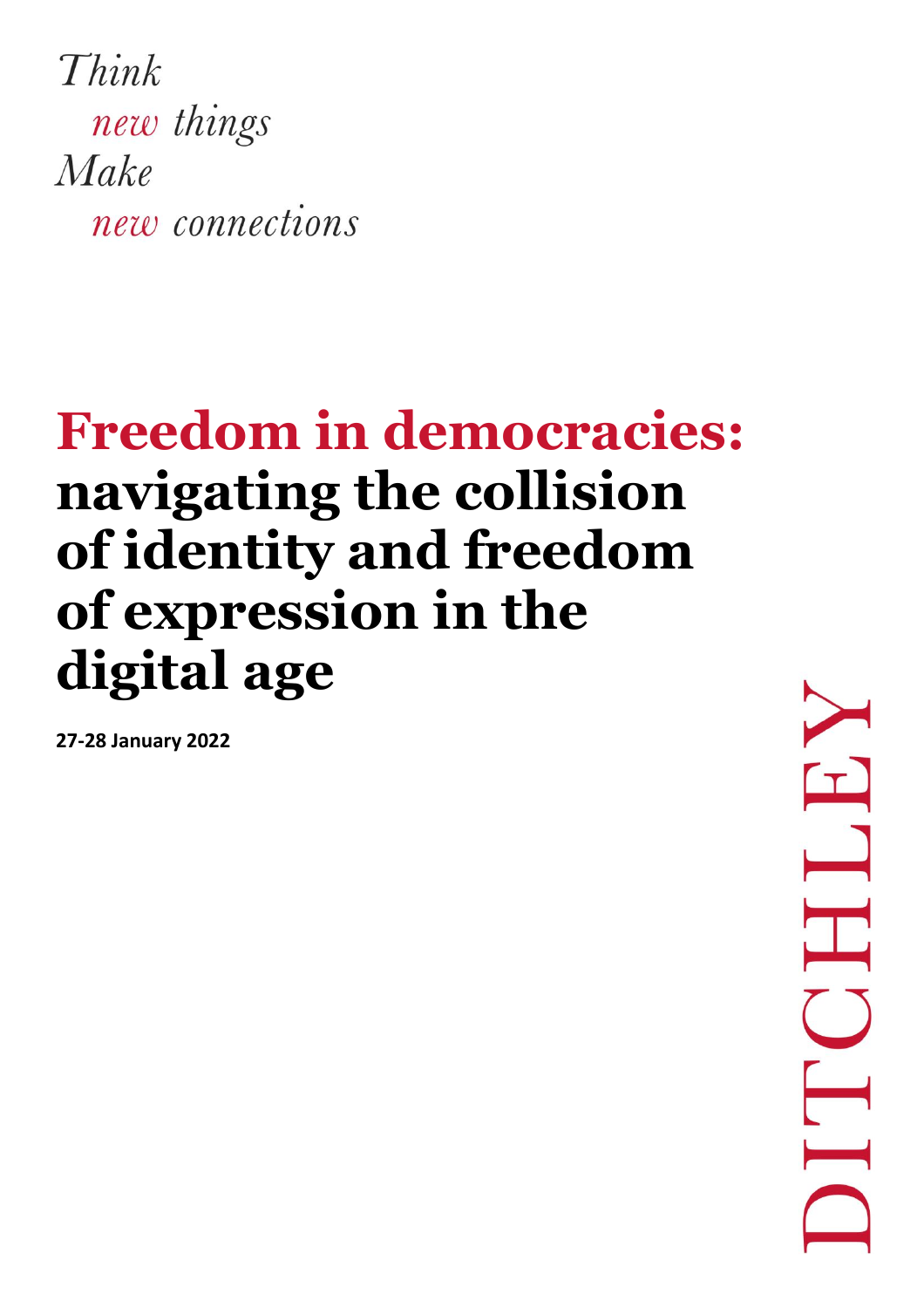## Terms of Reference

The concept of the freedom of the individual to define their own religious, political and intellectual identity and to express it freely is deeply embedded in the origins and core principles of all democracies. How do we reconcile these concepts in the digital and globally connected world that has emerged? The purpose of this Ditchley discussion is to contribute to the thinking on freedom of identity and expression as these are likely to be manifested shortly in precedent setting law in many democratic countries. The EU's digital services and markets acts and the UK's draft online safety bill are but two examples with draft legislation also being considered in many US states. There is therefore an urgency and immediacy to this discussion.

Societies have always had to navigate tensions between individual freedom of identity and expression and societal norms, and it is worth noting that the extension of the concept of freedom to all aspects of identity such as race, sexuality and gender, is not yet complete. But three factors make this a burning current issue of our times.

Whereas previously expression was split fairly cleanly between private and public realms, conversation, letters and phone calls on the one hand; newsprint, books and broadcasting on the other, the Internet and its platforms have destroyed that division. Every citizen is now potentially a publisher and broadcaster. Across the world, governments are developing legislation to moderate the vibrant, inspirational and innovative but also extremist, vile and cruel cascade of human dialogue that the Internet has enabled. The formulas vary but the bottom line is that if individuals can't control their own speech to limit physical and psychological harm to others, then someone else will have to – either the companies; some sort of intermediary or agency; or government. The problem is both defining harm and, indeed, deciding who gets to define harm: the individual affected; an intermediary; the courts or the government? In the EU, the UK, US states and China, regulation of digital services will be one of the determining factors for how freedom of speech and freedom of identity are reconciled. What balance should a democracy seek to strike on psychological harms in particular? When does protection of the individual turn into a loss of freedom for all?

Academic freedom of research and expression is enshrined in the laws of almost all democracies. One role of universities has been to be a safe space for debate in the sense that new and sometimes shocking ideas can be aired, debated and discredited or supported before being applied and tested in life outside of the academy. Academic freedom at present faces challenges from three directions: the first is an ideological and intellectual battle over the concept of a safe space. As human identity evolves, then there are passionate advocates for the position that any utterances that undermine the legitimacy of someone's identity should not be admitted to the debate at all. This battle is at its most intense currently around transgender rights and identity, but this may shift. The second challenge is the place of the past and history with regard to race and slavery. The underlying question is whether universities should explain history, or erase history, cutting all memorialised links to a racist and slave owning past? The link to academic freedom is whether people should and do have the freedom for argue for both sides of the argument, without being labelled as racist? The